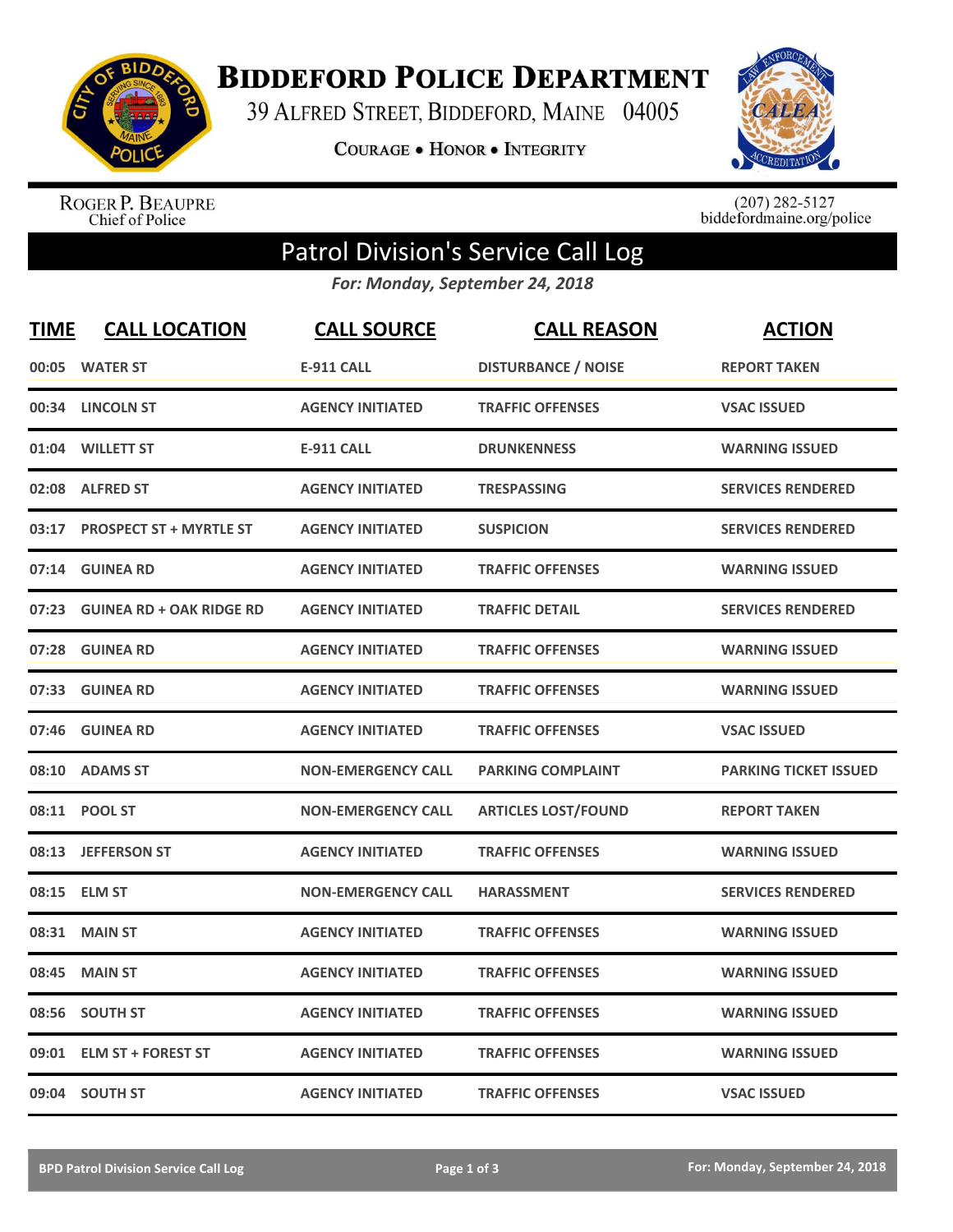| <b>TIME</b> | <b>CALL LOCATION</b>             | <b>CALL SOURCE</b>                                 | <b>CALL REASON</b>                                              | <b>ACTION</b>               |
|-------------|----------------------------------|----------------------------------------------------|-----------------------------------------------------------------|-----------------------------|
|             | 09:20 SOUTH ST                   | <b>AGENCY INITIATED</b>                            | <b>TRAFFIC OFFENSES</b>                                         | <b>WARNING ISSUED</b>       |
|             | 09:21 ALFRED ST                  | <b>NON-EMERGENCY CALL</b>                          | <b>COURT ORDERED CHECK IN</b>                                   | <b>CALL TRANSFERRED</b>     |
| 09:21       | <b>GRANITE ST</b>                | <b>NON-EMERGENCY CALL</b>                          | <b>SUSPICION</b>                                                | <b>SERVICES RENDERED</b>    |
|             | 09:34 BEACON AVE + ELM ST        | <b>AGENCY INITIATED</b>                            | <b>TRAFFIC OFFENSES</b>                                         | <b>VSAC ISSUED</b>          |
|             | 09:35 GREENFIELD LN              | <b>WALK-IN AT STATION</b>                          | <b>ANIMAL COMPLAINT</b>                                         | <b>SERVICES RENDERED</b>    |
|             | 09:46 GRANITE ST                 | <b>WALK-IN AT STATION</b>                          | <b>PAPERWORK</b>                                                | <b>SERVICES RENDERED</b>    |
|             | 09:56 ALFRED ST + EDWARDS AVE    | <b>AGENCY INITIATED</b>                            | <b>TRAFFIC OFFENSES</b>                                         | <b>VSAC ISSUED</b>          |
|             | 09:57 ALFRED ST                  | <b>WALK-IN AT STATION</b>                          | <b>COMPLAINT</b>                                                | <b>SERVICES RENDERED</b>    |
|             | 10:09 WELLSPRING RD              | <b>AGENCY INITIATED</b>                            | <b>TRAFFIC OFFENSES</b>                                         | <b>WARNING ISSUED</b>       |
|             | 10:25 WEST ST                    | <b>NON-EMERGENCY CALL</b>                          | <b>ANIMAL COMPLAINT</b>                                         | <b>SERVICES RENDERED</b>    |
|             | 10:28 ALFRED ST                  | <b>AGENCY INITIATED</b>                            | <b>TRAFFIC OFFENSES</b>                                         | <b>VSAC ISSUED</b>          |
|             | 10:36 ALFRED ST                  | <b>AGENCY INITIATED</b>                            | <b>PAPERWORK</b>                                                | <b>PAPERWORK NOT SERVED</b> |
| 11:07       | <b>CARDINAL LN</b>               | <b>AGENCY INITIATED</b>                            | <b>PARKING COMPLAINT</b>                                        | <b>SERVICES RENDERED</b>    |
| 11:08       | <b>ST MARYS ST</b>               | <b>WALK-IN AT STATION</b>                          | <b>TRESPASSING</b>                                              | <b>ARREST(S) MADE</b>       |
|             | <b>CHARGE: CRIMINAL TRESPASS</b> | CHARGE: AGGRAVATED TRAFFICKING OF SCHEDULED W DRUG | OFFENDER: MEGHAN L LEAVITT  AGE: 34  RESIDENT OF: BIDDEFORD, ME |                             |
| 11:19       | <b>MIDDLE ST</b>                 | <b>AGENCY INITIATED</b>                            | <b>PRO-ACTIVE DV RESPONSE TEAM</b>                              | <b>NEGATIVE CONTACT</b>     |
|             | 11:23 BIRCH ST + SUMMER ST       | <b>AGENCY INITIATED</b>                            | <b>TRAFFIC OFFENSES</b>                                         | <b>WARNING ISSUED</b>       |
|             | 11:25 JOSHUA DR                  | <b>AGENCY INITIATED</b>                            | <b>PRO-ACTIVE DV RESPONSE TEAM</b>                              | <b>NEGATIVE CONTACT</b>     |
|             | 12:13 GRAHAM ST                  | <b>AGENCY INITIATED</b>                            | <b>TRAFFIC OFFENSES</b>                                         | <b>VSAC ISSUED</b>          |
|             | 12:28 ST MARYS ST                | <b>AGENCY INITIATED</b>                            | <b>PAPERWORK</b>                                                | <b>PAPERWORK NOT SERVED</b> |
|             | 13:16 EMERY ST                   | <b>AGENCY INITIATED</b>                            | <b>PRO-ACTIVE DV RESPONSE TEAM</b>                              | <b>SERVICES RENDERED</b>    |
|             | 13:29 MASON ST                   | <b>AGENCY INITIATED</b>                            | <b>PRO-ACTIVE DV RESPONSE TEAM</b>                              | <b>SERVICES RENDERED</b>    |
|             | 13:37 ALFRED ST                  | <b>AGENCY INITIATED</b>                            | <b>PAPERWORK</b>                                                | <b>PAPERWORK SERVED</b>     |
|             | 13:46 MEMORIAL DR                | <b>NON-EMERGENCY CALL</b>                          | <b>SUSPICION</b>                                                | <b>NEGATIVE CONTACT</b>     |
|             | 13:49 WASHINGTON ST              | <b>NON-EMERGENCY CALL</b>                          | <b>CHECK WELFARE</b>                                            | <b>SERVICES RENDERED</b>    |
|             | 14:25 ALFRED ST                  | <b>WALK-IN AT STATION</b>                          | <b>COURT ORDERED CHECK IN</b>                                   | <b>SERVICES RENDERED</b>    |